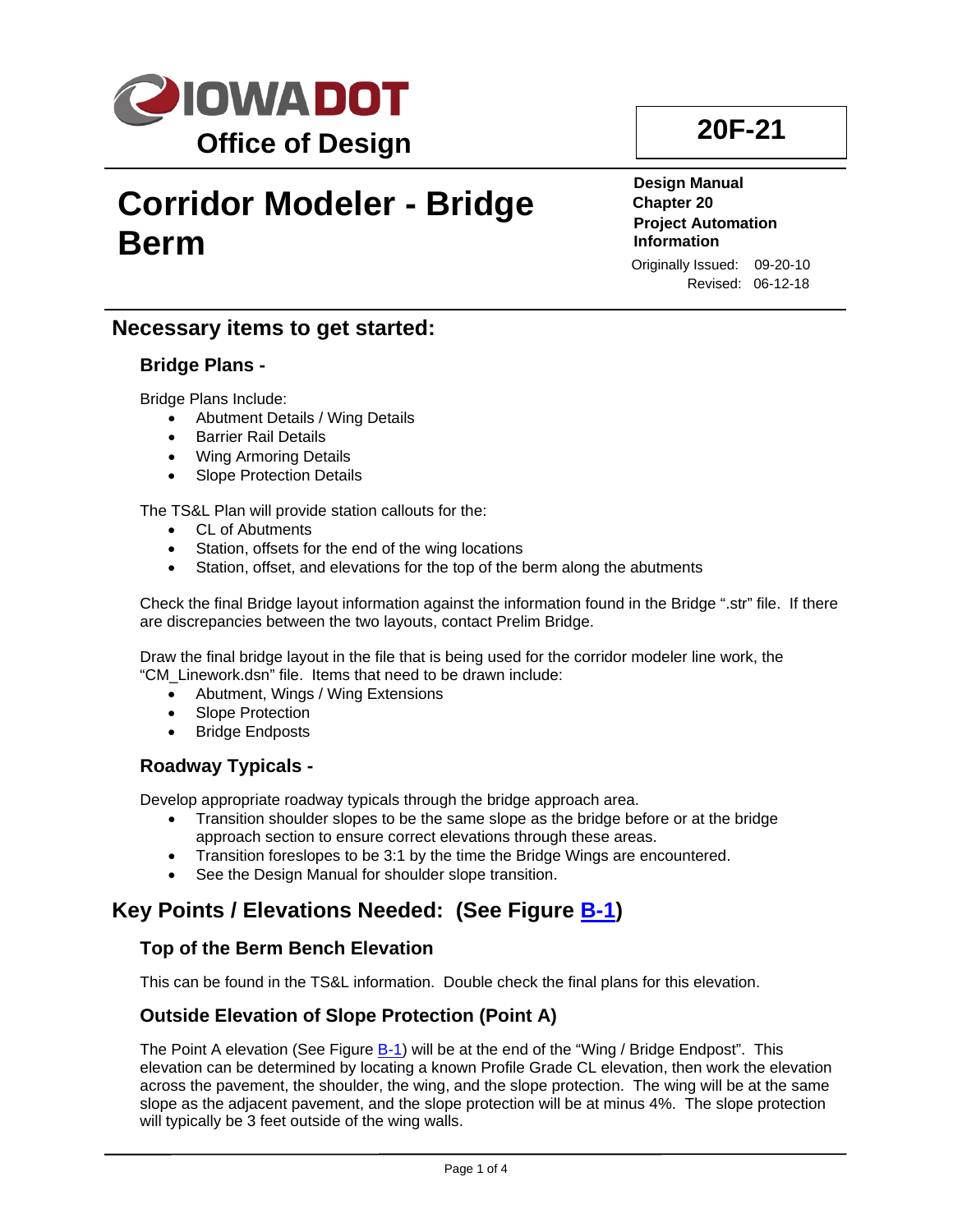#### **Intersection of the Berm Bench and the 3:1 Slope (Point B)**

(See figures [B-1](#page-2-0) and [B-2\)](#page-2-1)

The Point B elevation is the Berm Bench Elevation, which is found on the Bridge Plans, as shown in the example at the right.



#### **Horizontal location of Point B (X)**

(See figures **B-1** and **B-2**)

To determine the rise, subtract the Point B elevation from the Point A elevation; (A minus B). Take the rise, (A minus B), and multiply by 3, (which is due to the 3:1 slope). This will give the horizontal distance from the outside edge of the "slope protection" to Point B, measured perpendicularly from the face of the wing. This value will be used to draw the "Berm Bench Transition" to the side slopes of the roadway.

#### **Layout the Plan View Linework – (See Figure [B-1\)](#page-2-0)**

The abutment, wings, endpost, and slope protection should be drawn in a plan view at this time.

- Locate Point B, as described above, and draw the berm plan view break lines A-A, C-C, D-D, and lines A-B and A-C on both sides of the bridge.
- Draw the berm plan view arcs B-A-C and B-A-D, on both the left and right sides of the bridge. (The arc ends should tie-in tangent to lines C-C and D-D, and should be perpendicular to line A-B.) The converging arcs represent the horizontal transition of the berm bench elements from the "wedge" portion of the bridge berm, (D-D), through the "cone" portion, (B-A-D), to the roadway side slopes.

#### **Geopak Chains / Profiles – (See Figure [B-2\)](#page-2-1)**

- Create "Berm\_FT" (green) chain and profile along the front, or outer edge of the berm, (B-D-D-B). Use the linework previously drawn (above) for the "Berm\_FT" horizontal alignment elements. This alignment should be all one elevation unless the bridge is in superelevation. If the bridge is in super, determine the B-D-D-B elevations and develop the chain / profile accordingly.
- Create a plan graphic for the back of the berm bench. (Berm\_BK, light blue)
- (Refer to the bottom graphic in Figure B-2) Develop a chain from Point B(1) to Point A(2), down the slope protection to the face of the abutment Point C(3) along the face of the abutment to Point C(4), up the slope protection to Point A(5) and back down to Point B(6). This represents the wedge created by transitioning the slopes along the wing wall to the slopes along the roadway.
- Develop the "Berm\_Wedge" (light blue) profile for the chain created in the previous step.
- Create a plan Graphic connecting the wings together horizontally; this will represent the grade slope horizontal location from the back of the berm bench (Berm\_BK) to the intersection of the upper roadway. This graphic should be located from Point A to Point A or from the outside slope protection from both sides of the roadway. (Horizontal Grade Line, peach colored)

Note: The surface created by (Horizontal Grade Line) is an approximation of the grading surface. All other surfaces are final design surfaces.

#### **Corridor Modeler**

See the Video on building the Berm Corridor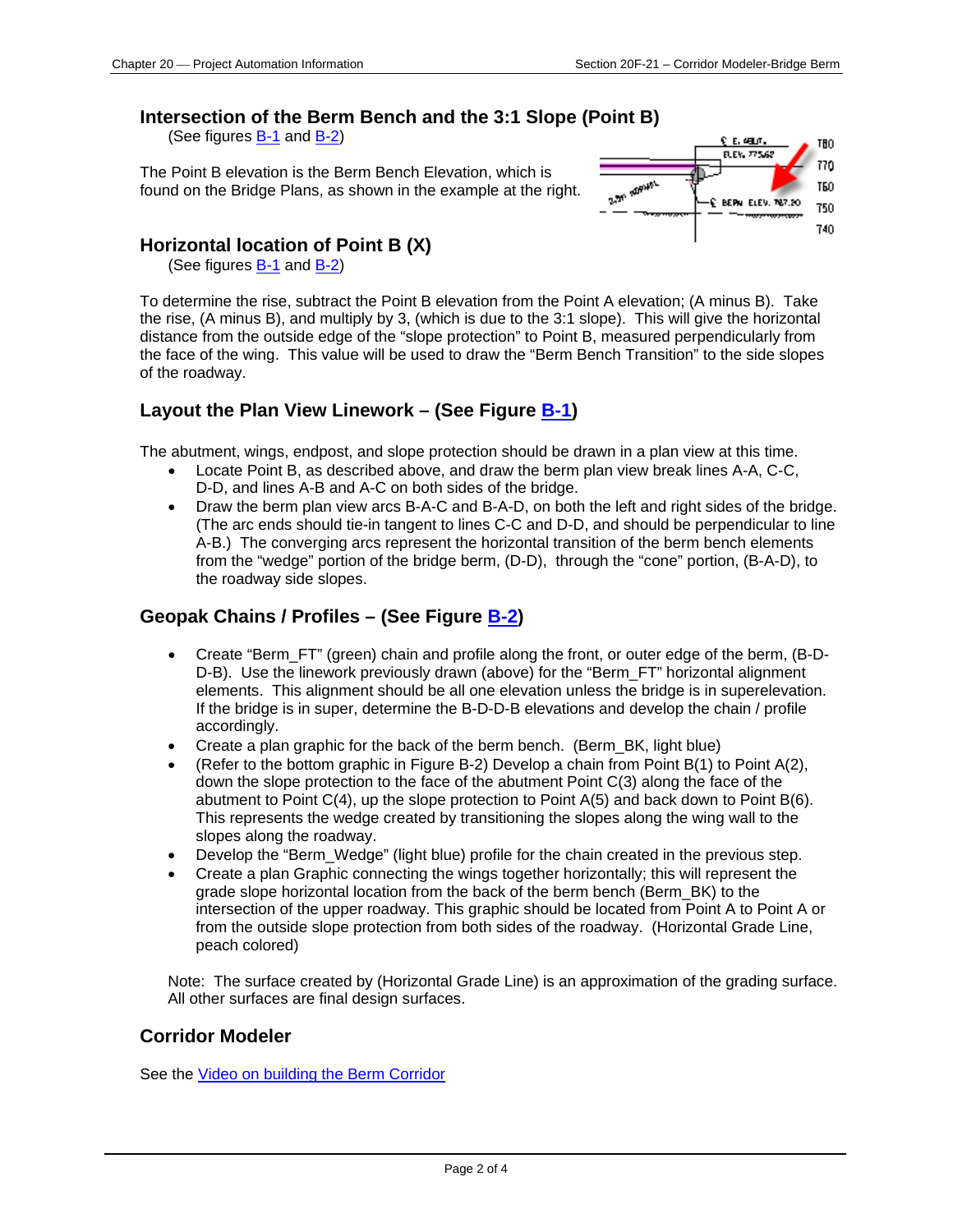#### <span id="page-2-0"></span>**Figure B-1**



#### <span id="page-2-1"></span>**Figure B-2**

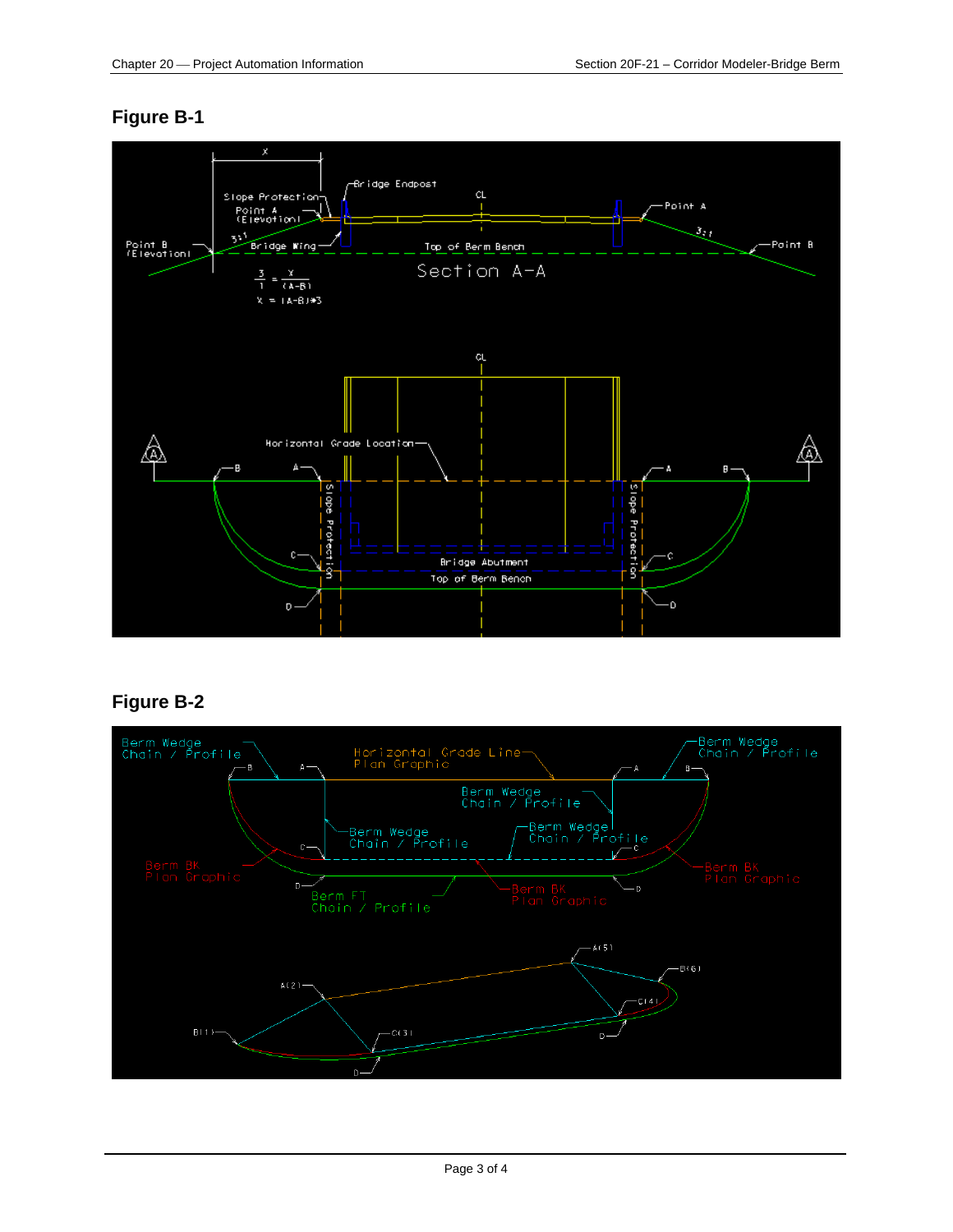

#### **Roadway Designer Features drawn with Transverse Features.**

#### **MicroStation Elements**